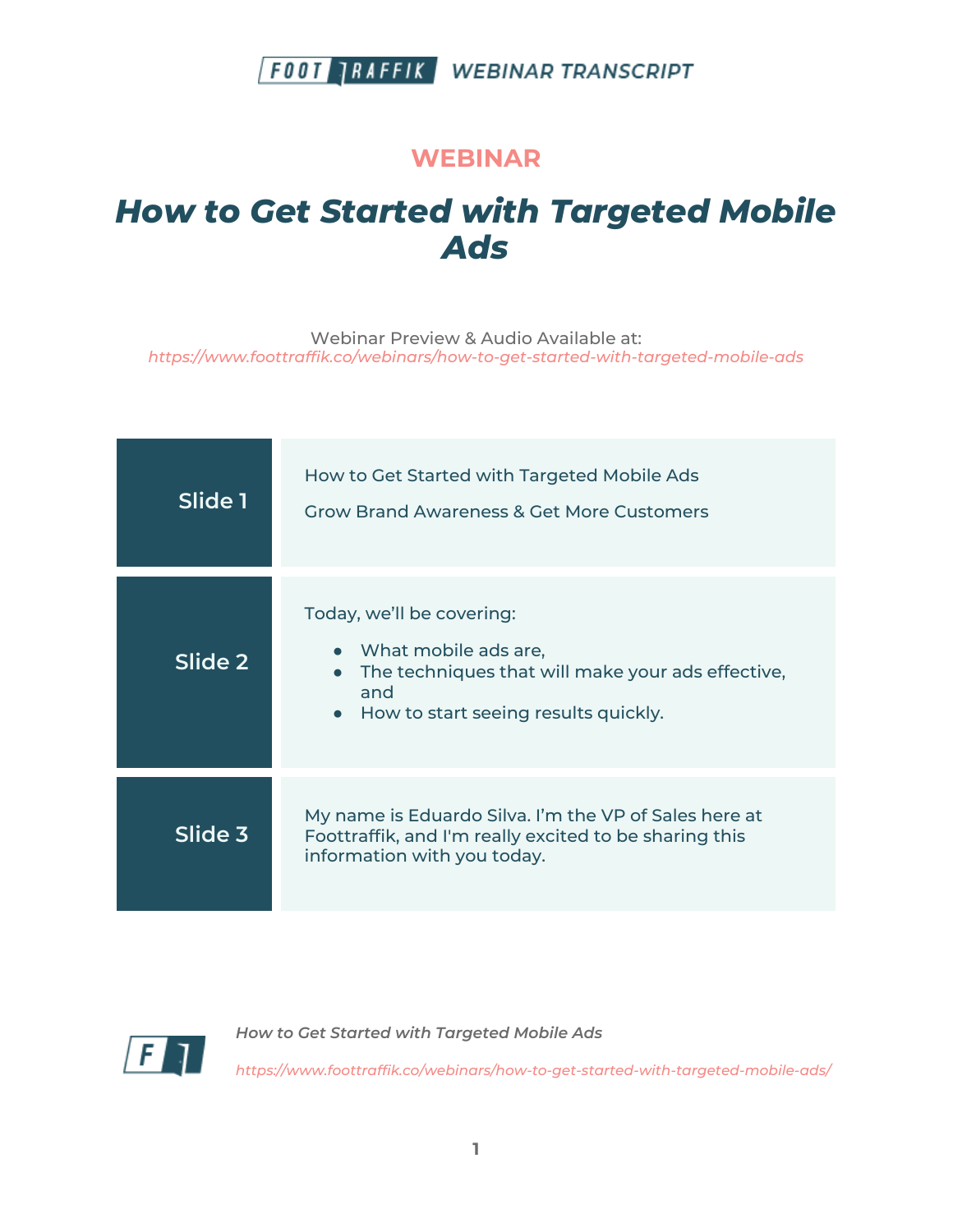

| Slide 4 | Foottraffik is a digital advertising and analytics agency.<br>We've been in business for over five years now, exclusively<br>focused on dispensaries and delivery services within<br>North America. We're really excited to be helping advance<br>our industry forward.                                                                                                                                                                                                                                                                          |
|---------|--------------------------------------------------------------------------------------------------------------------------------------------------------------------------------------------------------------------------------------------------------------------------------------------------------------------------------------------------------------------------------------------------------------------------------------------------------------------------------------------------------------------------------------------------|
| Slide 5 | A couple of housekeeping items before we get started.<br>If you have your cell phones on you, please put them<br>facing down on your desk or mute them. We are going to<br>be covering a lot of information in a very short window of<br>time and it helps to retain focus.<br>Familiarize yourself with the Zoom interface. If you<br>haven't become a master at Zoom yet, if you go to the<br>bottom of your screen there is a Q&A button. We do have<br>moderators with us today that will be addressing<br>questions throughout the webinar. |
| Slide 6 | If you've played Words with Friends or browsed websites<br>on your smartphone, you've seen mobile ads.<br>These ads are display ads that show up on mobile<br>websites and mobile ads. Now, imagine using that<br>valuable real estate to connect with new customers,<br>re-engage old customers, and drive people to your<br>website or store.<br>With Geo-Ads, or targeted mobile ads, this is totally<br>possible.                                                                                                                            |



*How to Get Started with Targeted Mobile Ads*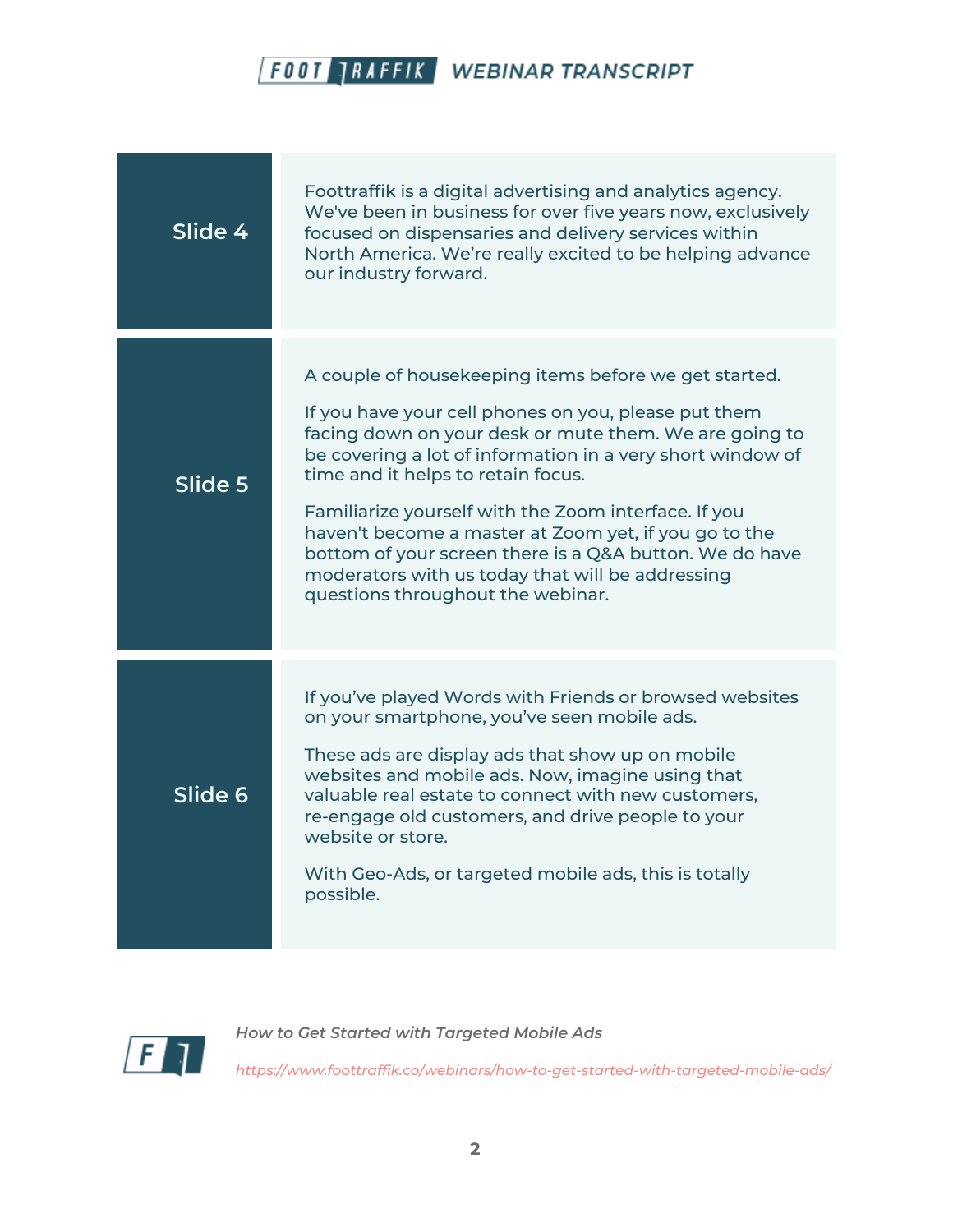|         | Geo-advertising allows dispensaries to show messages to<br>people depending on where they are, in real-time. Instead<br>of just casting a wide net and hoping for the best,<br>geo-targeting your ads can help you spend your<br>marketing dollars more efficiently by serving ads to<br>people who are more likely to spend.                                                                                                                                                                                                                                                                                                                                                                                                                                                                                                                                                                                                                                                                                                                                                                                                                                                                                                                 |
|---------|-----------------------------------------------------------------------------------------------------------------------------------------------------------------------------------------------------------------------------------------------------------------------------------------------------------------------------------------------------------------------------------------------------------------------------------------------------------------------------------------------------------------------------------------------------------------------------------------------------------------------------------------------------------------------------------------------------------------------------------------------------------------------------------------------------------------------------------------------------------------------------------------------------------------------------------------------------------------------------------------------------------------------------------------------------------------------------------------------------------------------------------------------------------------------------------------------------------------------------------------------|
| Slide 7 | Geo-ads work by showing your display ad on mobile sites<br>and apps when your parameters are met. This means that<br>if an individual is checking ESPN.com on their<br>smartphone and they meet your demographic and<br>geographic requirements, they will see your ad.<br>Geo-advertising is possible thanks to the popularity and<br>accessibility of smartphones. Wherever people go, you<br>can bet they have their phone with them. Never has there<br>been so many smartphones in use, and never has the<br>average person spent so much time on their mobile<br>device.<br>Research indicates that the overwhelming majority of<br>Americans have their phones within reach 24/7. That<br>means that you can easily reach your ideal audience,<br>especially when you target your ads.<br>Now, the main component of a working mobile ads<br>strategy is having a network of viable sites and apps on<br>which to advertise.<br>For dispensaries, this can be a huge hangup. If you've ever<br>tried to find compliant places to advertise, you know what<br>I'm talking about. It can be hard enough to find<br>cannabis-friendly sites and apps that will let you market<br>your dispensaries. Add to that regulatory concerns about |



*How to Get Started with Targeted Mobile Ads*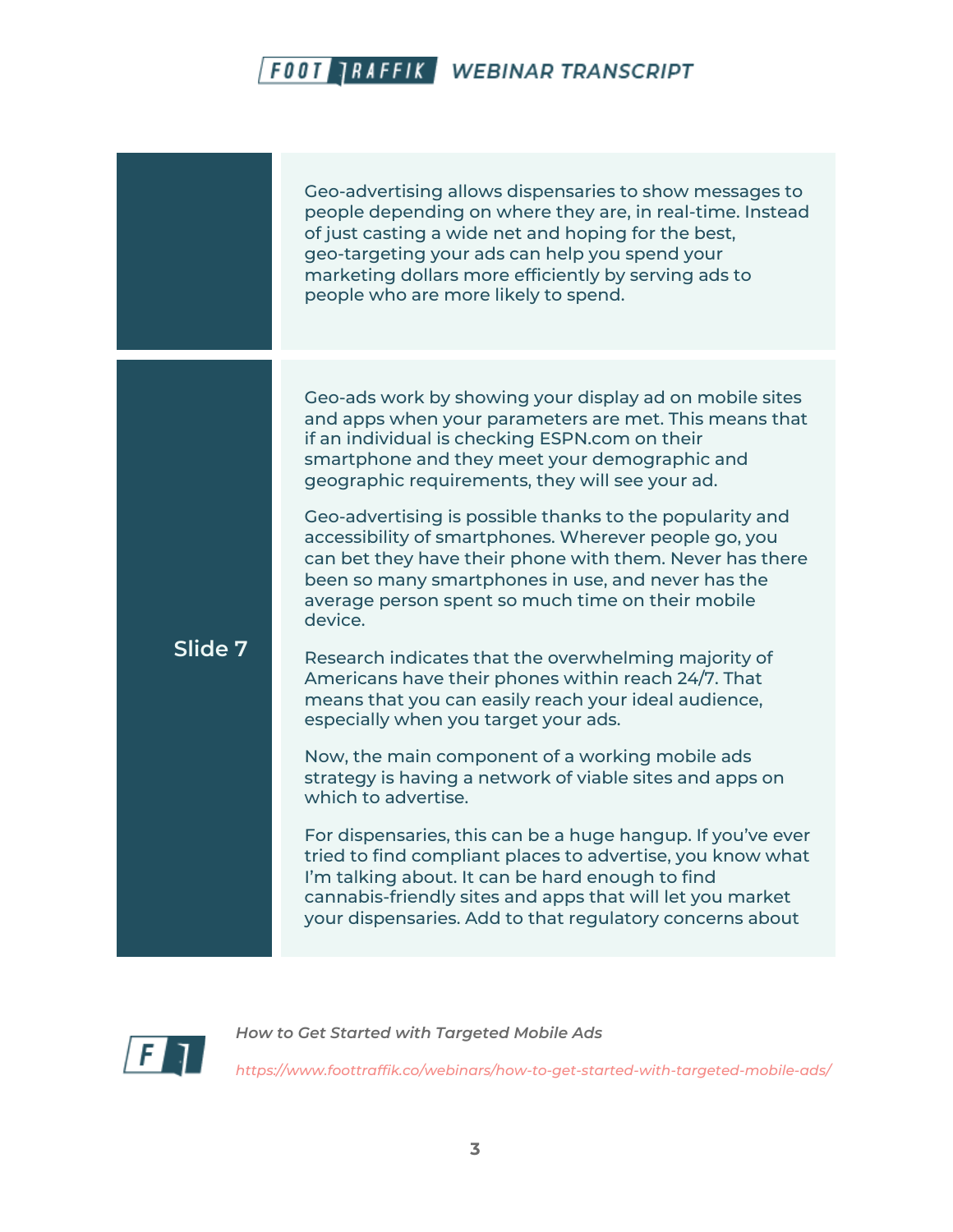



*How to Get Started with Targeted Mobile Ads*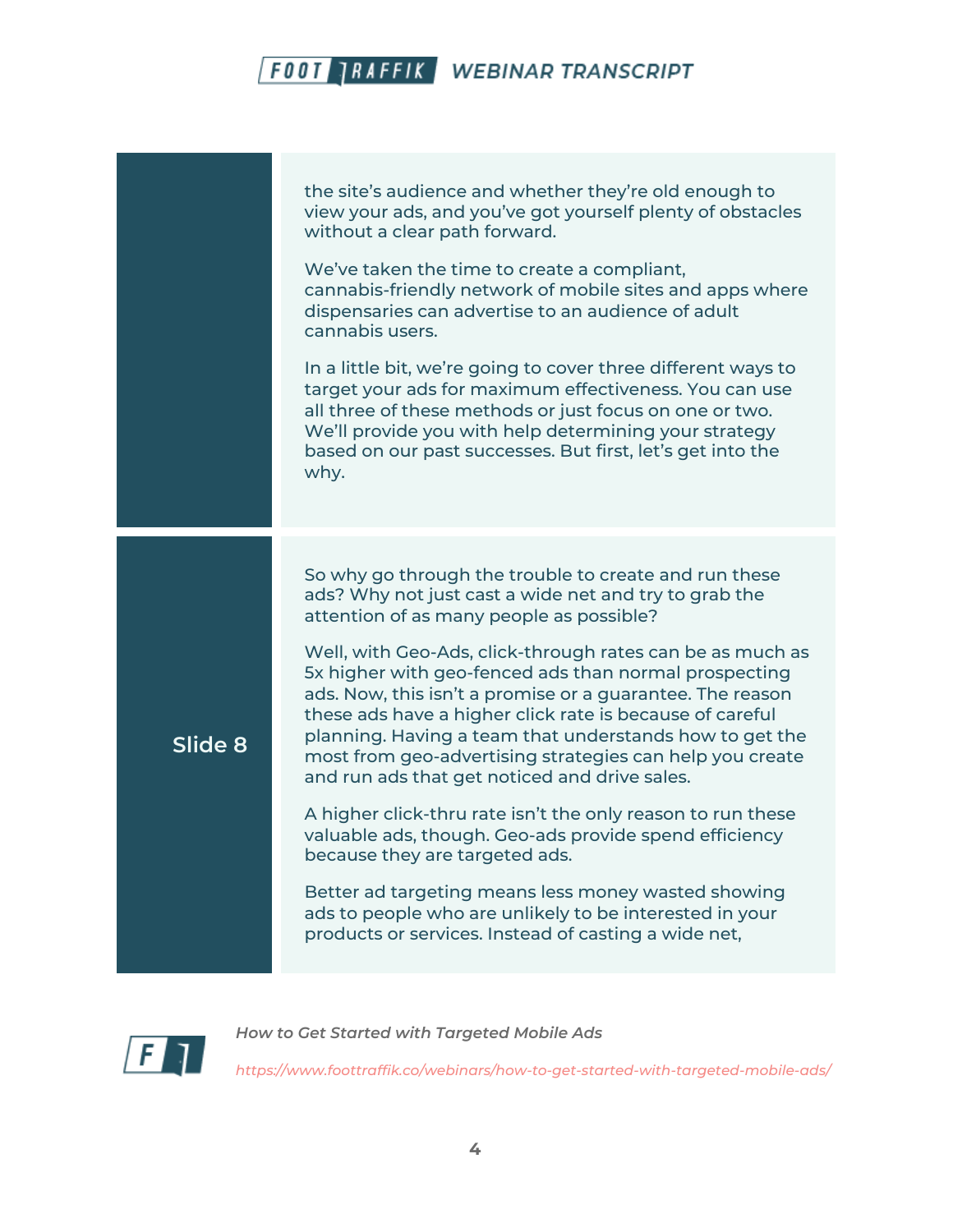|         | geotargeting lets you spend your marketing dollars more<br>efficiently by focusing on specific geographic areas where<br>potential customers may be concentrated.                                                                                                               |
|---------|---------------------------------------------------------------------------------------------------------------------------------------------------------------------------------------------------------------------------------------------------------------------------------|
|         | If a consumer sees an ad when they are far away, they<br>may consider purchasing or learning more later. However,<br>if a potential customer sees an ad when they are nearby,<br>they are more likely to convert and to do so more quickly.                                     |
|         | Simply by targeting your ads to someone's geographic<br>location, you are more likely to show them something<br>relevant and less likely to throw away valuable marketing<br>dollars on ads that won't get clicked.                                                             |
|         | By targeting customers using both geographic and<br>demographic data, you make the most of your advertising<br>dollars. You are essentially targeting people who are more<br>likely to buy from you, resulting in high-quality leads.                                           |
|         | This is called spend efficiency. Basically, more of your ad<br>dollars are actually leading to conversions.                                                                                                                                                                     |
|         | The second way that targeted ads can really help you get<br>more sales is that our geo-ads platform allows us to<br>determine what customers are doing when they see your<br>ads. Are they clicking them? How long are they staying on<br>your site? Are they placing an order? |
|         | This revenue attribution lets us create even better ads for<br>you. We can test different photos, text, and deals to create<br>ads that have a high return on investment.                                                                                                       |
| Slide 9 | Here's a case study for a medical marijuana dispensary<br>based out of New York.                                                                                                                                                                                                |
|         |                                                                                                                                                                                                                                                                                 |



*How to Get Started with Targeted Mobile Ads*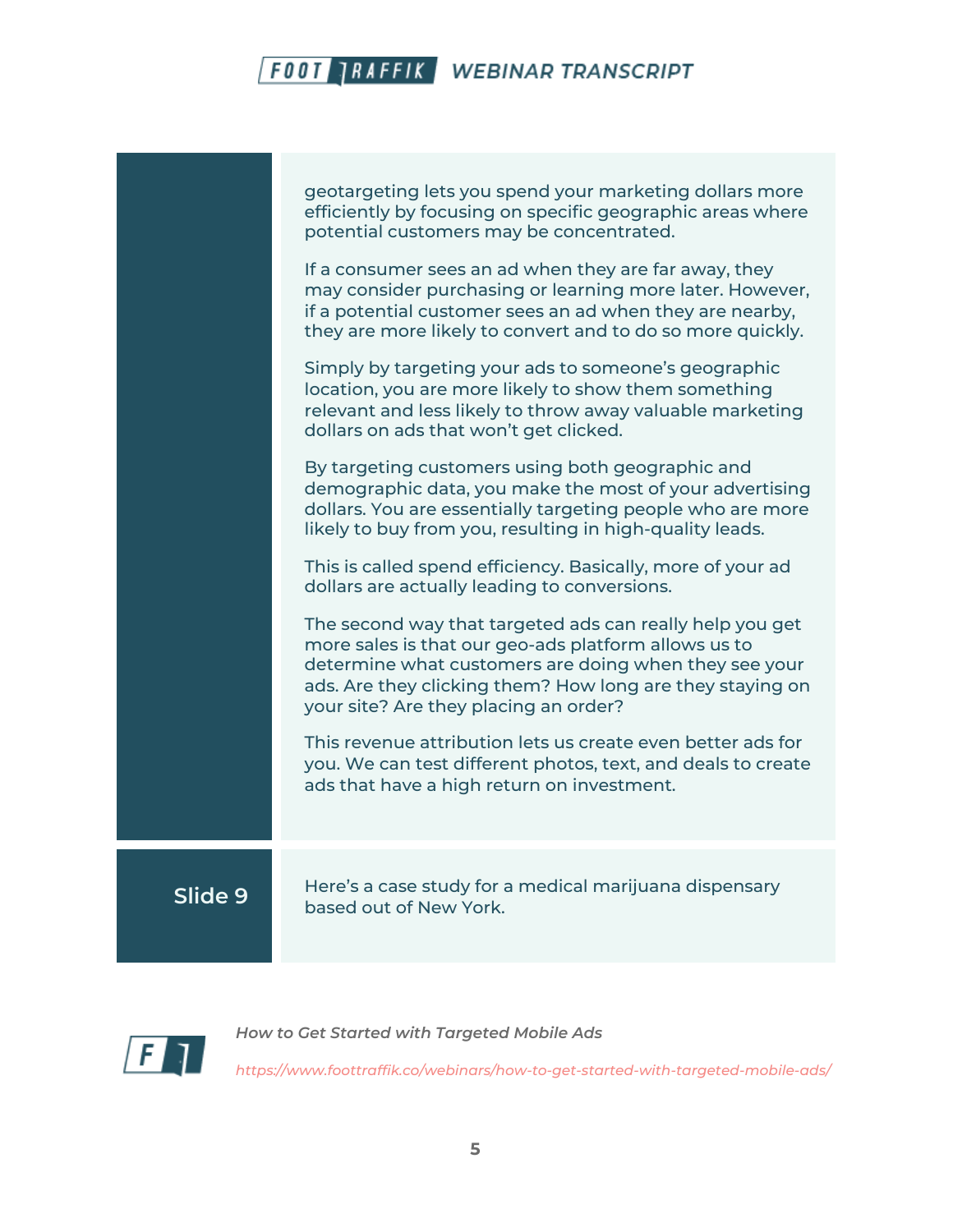They invested \$5000 in Geo-ads for the month of July and targeted competing dispensaries and known cannabis users.

Their investment resulted in 184 visits to their dispensaries with an average order value of \$170. This generated \$31,280 in revenue, with a return on ad spend of \$6.25.

Let's take a look at the different ways you can target your ads to drive traffic.

The first way is to focus on proximity. This is when you target consumers within the area of your dispensary or your delivery area. This is an excellent way to reach everyone that's at home browsing the web or playing apps on their phones or hanging out at a nearby park or boardwalk.

Basically, you set a perimeter around a specific point, like your dispensary. If you're in an urban area, you may want to set a smaller perimeter, like 2 miles. In a suburban area, 5 miles will work better.

Your perimeter acts as an on-switch. When people who meet your demographic requirements enter your perimeter when your ads are running and they check an in-network site or app, they'll see your ad. Simple, right?

Proximity is a great way to remind people that you're just around the corner and to drive foot traffic. You can also use it to encourage people to order ahead of time.



**Slide 10**

*How to Get Started with Targeted Mobile Ads*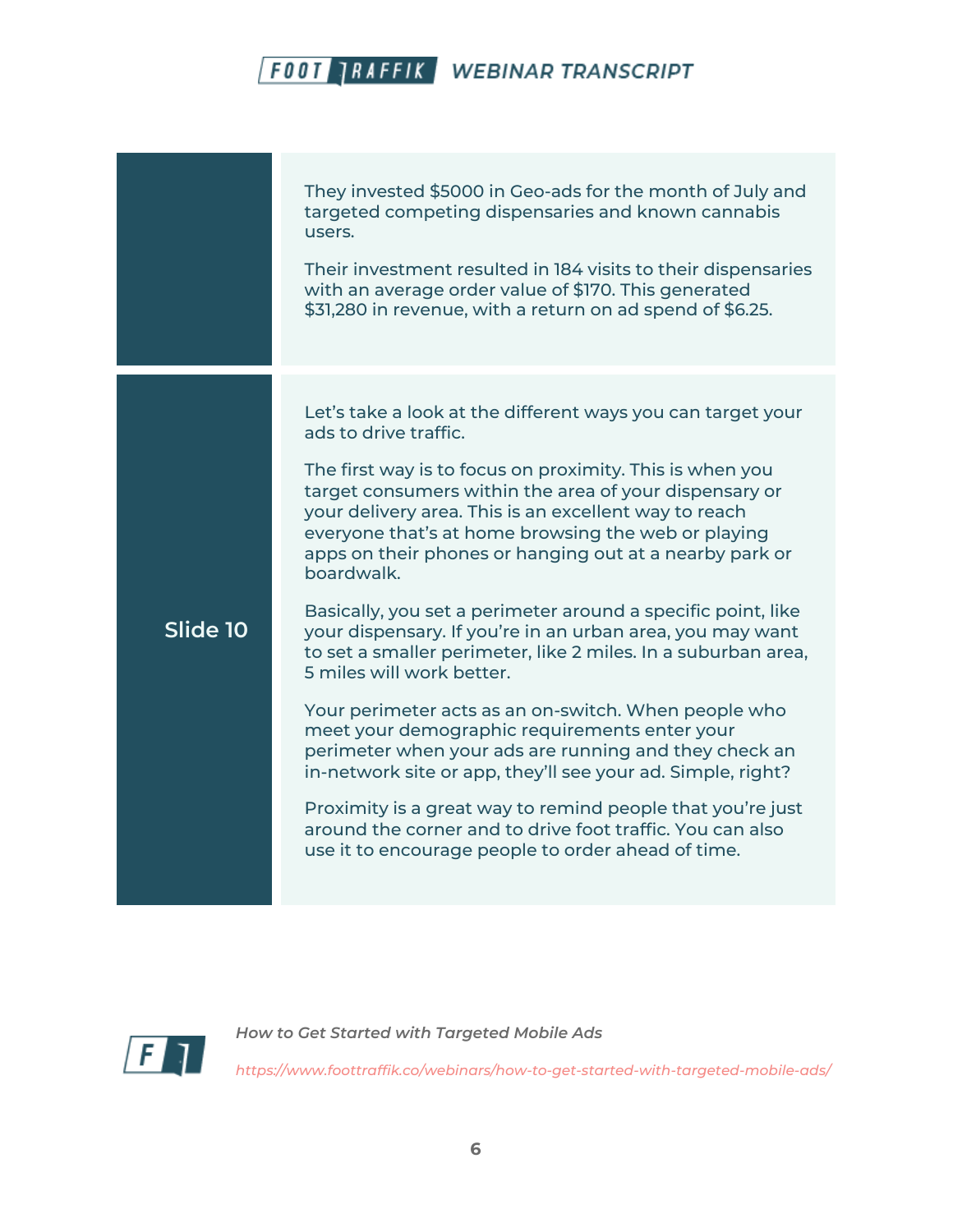| Slide 11 | Geofencing is the ability to draw on a map around the<br>areas where you want to target. With less mobility and<br>more people working from home, this is an opportunity to<br>target specific neighborhoods.<br>Let's say you're offering delivery in LA. With so many<br>different neighborhoods comprised of different<br>audiences, geofencing lets you create different ads to<br>display based on geographic location. You can set your<br>millennial ad to run within one geofence, and then have<br>an ad aimed at boomers running in another geofence.<br>Geofencing also allows you to target places that are<br>popular with your target audience. For example, if you're a<br>wellness-focused dispensary, maybe you'd want to draw<br>fences around yoga studies and natural food stores. |
|----------|--------------------------------------------------------------------------------------------------------------------------------------------------------------------------------------------------------------------------------------------------------------------------------------------------------------------------------------------------------------------------------------------------------------------------------------------------------------------------------------------------------------------------------------------------------------------------------------------------------------------------------------------------------------------------------------------------------------------------------------------------------------------------------------------------------|
| Slide 12 | The last method I'm going to share today is<br>geoconquesting or competitor targeting, which is the<br>ability to target competing retailers to gain market share.<br>This tactic is essentially trying to lure people away from<br>your competition.<br>Basically, instead of drawing a perimeter around your<br>dispensary or a particular neighborhood, you focus on the<br>area surrounding your competitors. You can then create a<br>special offer to score new customers and draw them away<br>from your competition.<br>This is especially useful in high-density areas where there<br>are a lot of dispensaries. By combining your ad with an<br>SMS opt-in and special deal, you can start converting your<br>competition's customers into your own loyal customers.                         |



*How to Get Started with Targeted Mobile Ads*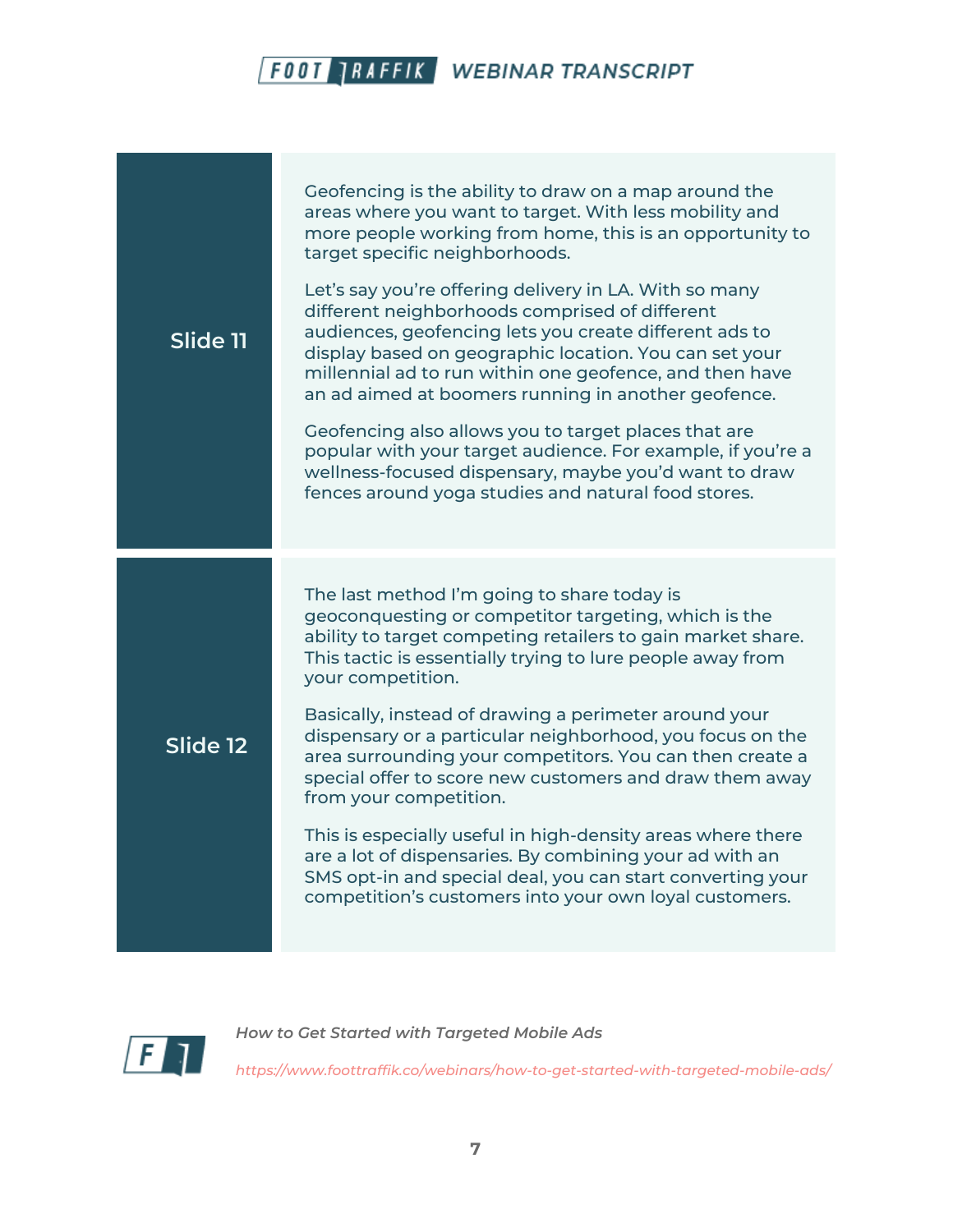|          | Now that you know about some of the methods you can<br>use with geo-ads, how can you get started?                                                                                                                                                                                                                                                                |
|----------|------------------------------------------------------------------------------------------------------------------------------------------------------------------------------------------------------------------------------------------------------------------------------------------------------------------------------------------------------------------|
|          | Well, in addition to having access to a compliant network,<br>you also need to understand who your customers are.                                                                                                                                                                                                                                                |
| Slide 13 | Who is it that you're trying to reach and where are you<br>most likely to reach them? What kind of messaging and<br>offers will make them convert?                                                                                                                                                                                                               |
|          | Your ads themselves will also provide you with additional<br>data that you can then use to make your ads even better<br>as long as you're tracking the right metrics.                                                                                                                                                                                            |
|          | This information will help you better target your ads so<br>that you can reach the right people.                                                                                                                                                                                                                                                                 |
|          |                                                                                                                                                                                                                                                                                                                                                                  |
|          |                                                                                                                                                                                                                                                                                                                                                                  |
|          | You can also use this information to retarget individuals<br>who have already shown interest in your dispensary. For<br>example, maybe they've visited your website before but<br>didn't place an order. By reaching out to these individuals<br>who are interested in your dispensary, you can create<br>extremely effective ads with a higher conversion rate. |
| Slide 14 | One popular way to enable retargeting is to install a<br>tracking pixel on your website. When an individual with<br>that pixel visits a site or app in our geo-ads network, they<br>will see your ad and you'll be front-of-mind again.                                                                                                                          |
|          | Retargeting information can also be imported from your<br>online menu or point of sale.                                                                                                                                                                                                                                                                          |
|          | Additionally, we can create lookalike audiences based on<br>your current customer data so that we target individuals<br>with similar interests as your current customers.                                                                                                                                                                                        |



*How to Get Started with Targeted Mobile Ads*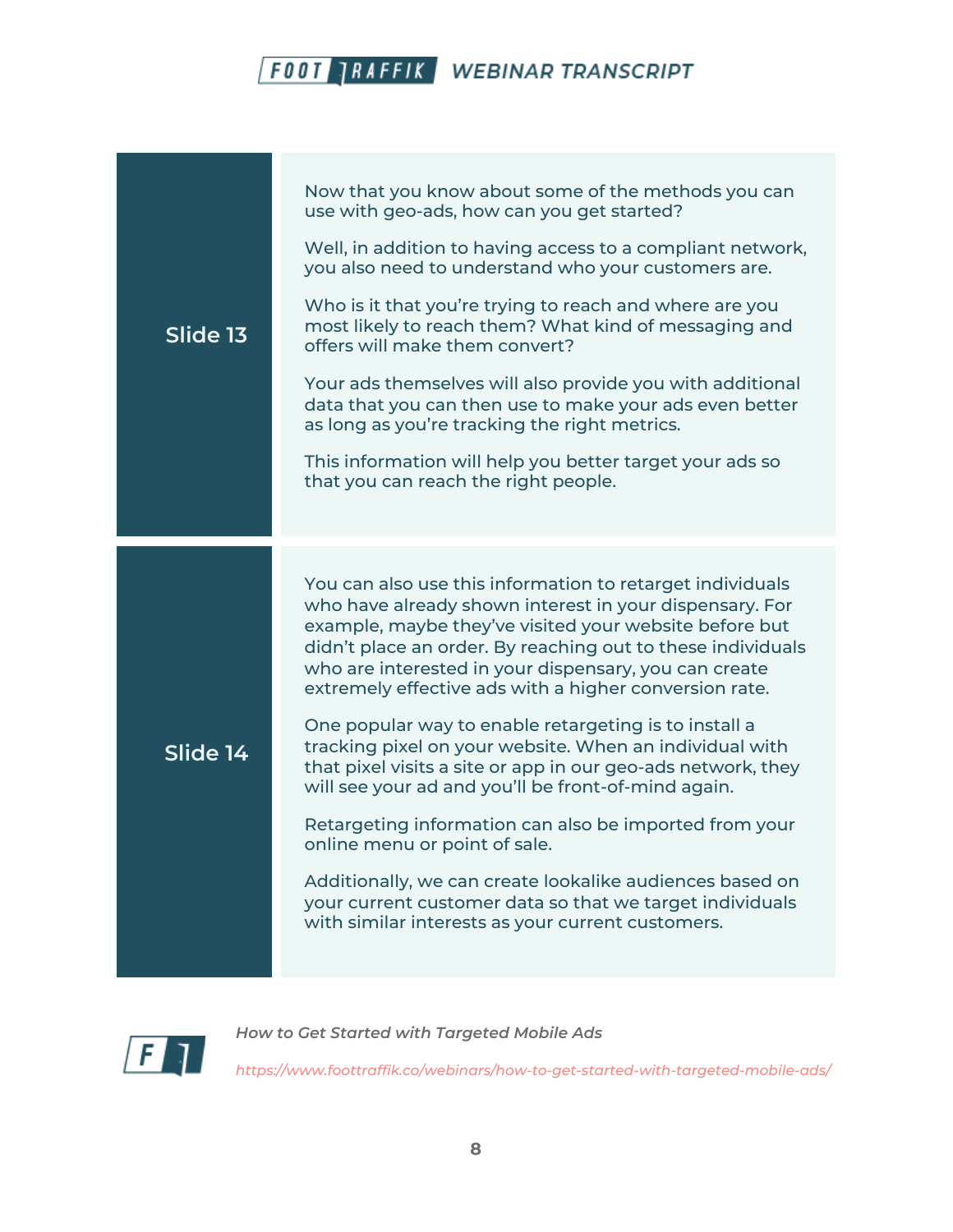|          | Once you know who you want to target or retarget, you<br>need to work on the ad itself.                                                                                                                                                                                                                                                                                                                                                                                                                                                                                                                                                                                                                                                                                                                                                                                                                                                                                                                                                                                                                                                                                                                                                                                                                                                                                                             |
|----------|-----------------------------------------------------------------------------------------------------------------------------------------------------------------------------------------------------------------------------------------------------------------------------------------------------------------------------------------------------------------------------------------------------------------------------------------------------------------------------------------------------------------------------------------------------------------------------------------------------------------------------------------------------------------------------------------------------------------------------------------------------------------------------------------------------------------------------------------------------------------------------------------------------------------------------------------------------------------------------------------------------------------------------------------------------------------------------------------------------------------------------------------------------------------------------------------------------------------------------------------------------------------------------------------------------------------------------------------------------------------------------------------------------|
| Slide 15 | Geo-ads are graphic ads, which means your design<br>matters. You essentially want to interrupt what someone<br>is doing and get them to look at your ad instead.<br>Customers are on their phones, but many have trained<br>themselves to ignore ads. You need to snap them out of<br>their zone.<br>Your ad should draw their eye, and then once you have<br>them paying attention, you need to offer them something<br>so they'll act.<br>At the same time, you don't want to create an eye-sore.<br>Stick to 3 colors, with no more than 2 of them being<br>bright. Use your brand style guide to make sure your<br>imagery and fonts are brand-appropriate. And don't<br>forget to include your logo!<br>This is your opportunity to build brand awareness. Even if<br>they don't click on your ad the first time they see it,<br>customers will start recognizing your logo and your<br>brand, keeping you top of mind when they're ready to<br>purchase.<br>When designing an ad, you need to work within certain<br>size constraints. That means that whatever you choose to<br>put on that ad needs to look great at that size and<br>resolution.<br>Remember, people will be looking at these on mobile<br>devices. You'll need to maximize the space you have while<br>still working within the ad size limits. You'll also want to<br>consider how your ad will look on different mobile |



*How to Get Started with Targeted Mobile Ads*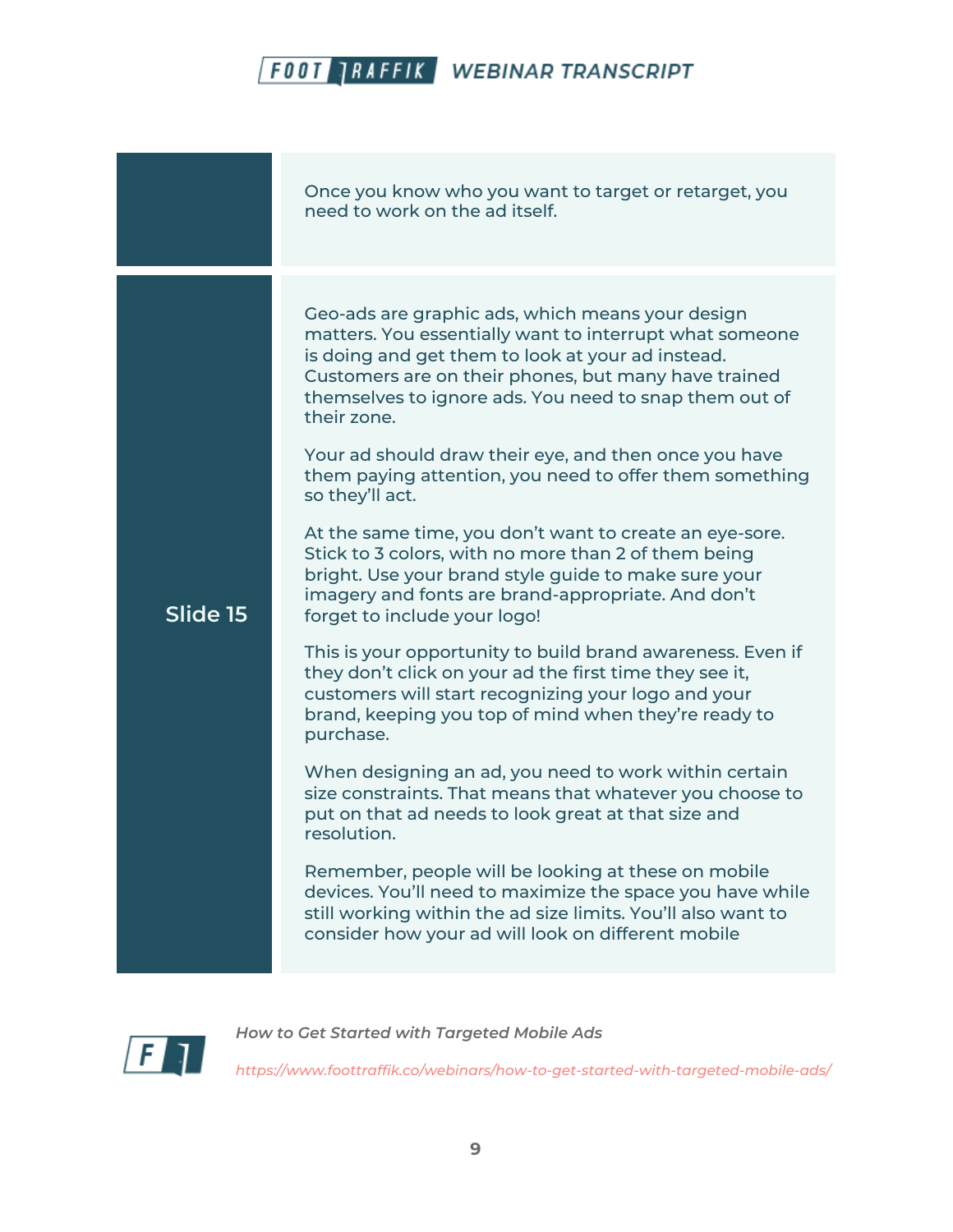|                 | devices.<br>As a digital marketing agency, this is something that we<br>can do for you so you don't have to add another item to<br>your long to-do list.                                                                                                                                                                                                                                                                                                                                                                                                                                                                                                                                                       |
|-----------------|----------------------------------------------------------------------------------------------------------------------------------------------------------------------------------------------------------------------------------------------------------------------------------------------------------------------------------------------------------------------------------------------------------------------------------------------------------------------------------------------------------------------------------------------------------------------------------------------------------------------------------------------------------------------------------------------------------------|
| Slide 16        | In addition to the design of your ad, you need to consider<br>the text that will go on it.<br>To get those valuable clicks, you need to convince them<br>to stop what they are doing and to click on your ad.<br>At the same time, you don't have a lot of space, so you<br>need to go light on the copy. Customers are more likely to<br>skim an ad, so make sure that your copy uses few words<br>but that the words you use are powerful.<br>That means, get to the point quickly. If you're sharing a<br>deal, make it obvious. If you want them to click-thru to<br>your menu, make it obvious. Don't bury your call to action<br>or your deal. Otherwise, you aren't going to see as good of<br>results. |
| <b>Slide 17</b> | So what should your copy say? We advise sharing a great<br>deal.<br>Increase clicks by offering a deal your customers can't<br>pass up. Discounts can help encourage people to pull the<br>trigger and purchase from you when they see your ad.<br>You're not giving product away-remember, you're<br>investing in customer acquisition.                                                                                                                                                                                                                                                                                                                                                                       |



*How to Get Started with Targeted Mobile Ads*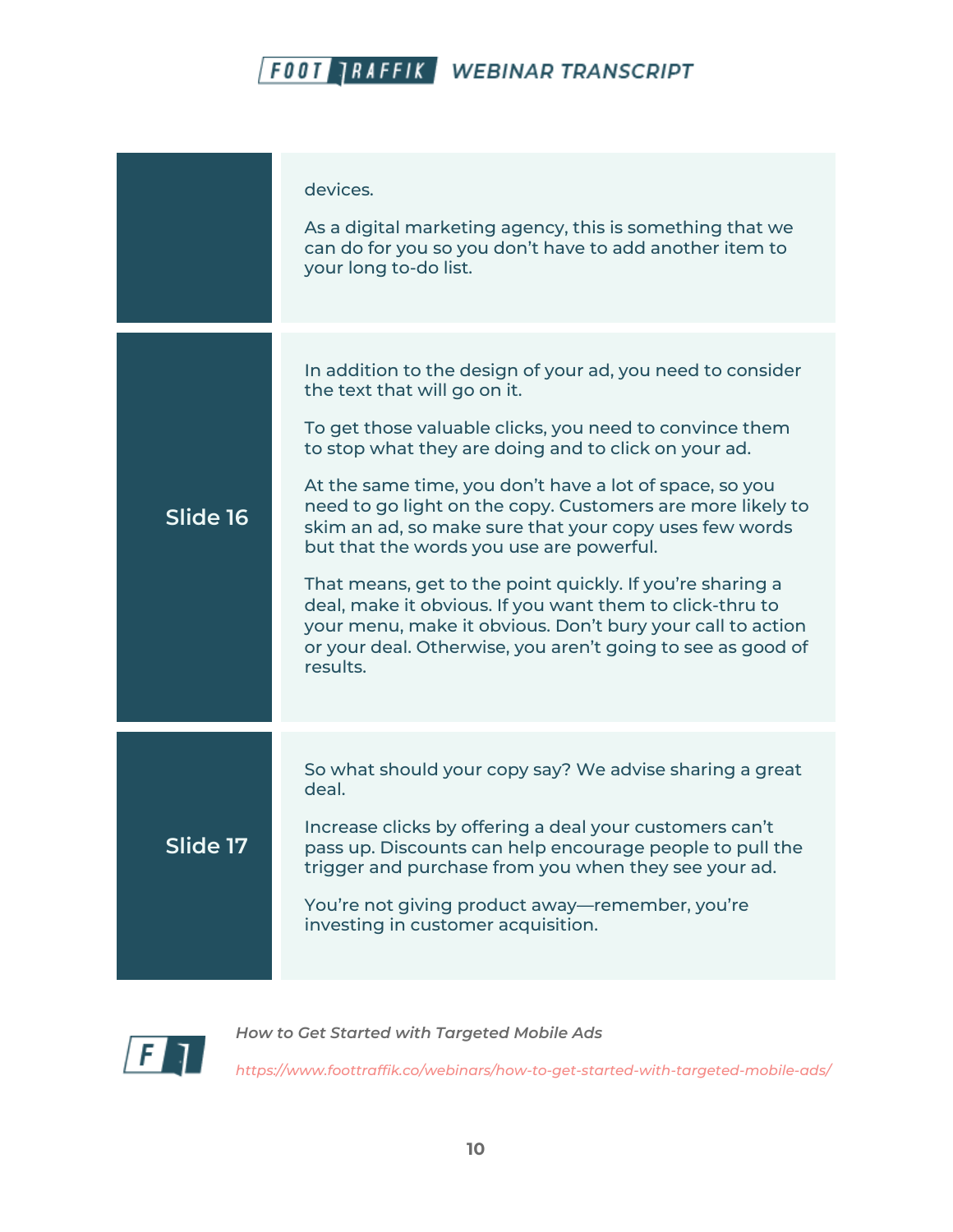|          | Create a unique landing page for your offer and<br>encourage people to sign up for your SMS list.<br>This will help you better track the effectiveness of your<br>campaign.<br>You can also lead customers directly to your menu,<br>though this is only ideal if your menu is hosted on your<br>website.                                                                                                                                                                                                                                                                                                                                                                                                                                                                                                                                                                                                                                                                                                                                                                            |
|----------|--------------------------------------------------------------------------------------------------------------------------------------------------------------------------------------------------------------------------------------------------------------------------------------------------------------------------------------------------------------------------------------------------------------------------------------------------------------------------------------------------------------------------------------------------------------------------------------------------------------------------------------------------------------------------------------------------------------------------------------------------------------------------------------------------------------------------------------------------------------------------------------------------------------------------------------------------------------------------------------------------------------------------------------------------------------------------------------|
| Slide 18 | Once your ad is ready, it's time to set up your tracking and<br>to run tests to determine what's the most effective for<br>your market.<br>$A/B$ testing and revenue attribution are crucial for<br>determining the effectiveness of your ads.<br>For $A/B$ testing, create multiple variations of your ads with<br>different colors, text, images, and deals so you can<br>determine which one helps you best meet your goals.<br>It may be that one ad is better at driving sales, while<br>another one helps you capture more customer phone<br>numbers. You won't know this, though, unless you're<br>running a/b tests.<br>You should also have revenue attribution enabled.<br>Revenue attribution is the process of matching customer<br>sales to specific advertisements in order to understand<br>where revenue is coming from and optimize how<br>advertising budgets are spent in the future.<br>Foottraffik specializes in revenue attribution, and we can<br>track your marketing campaign with the most popular<br>onlines menus like Dutchie, Weedmaps, Jane, Tymber, |



*How to Get Started with Targeted Mobile Ads*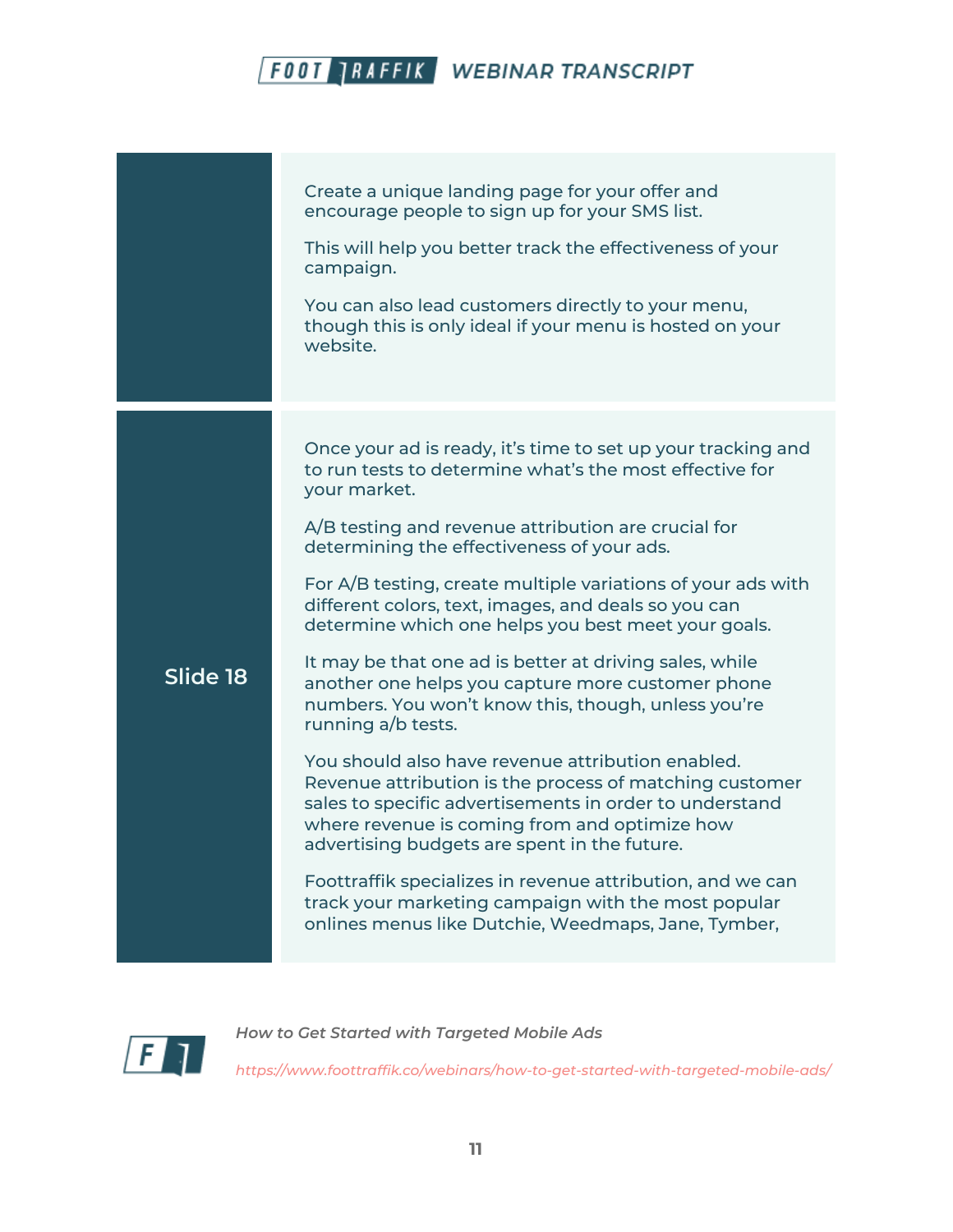

|          | Olla, and Woo-commerce.<br>For online revenue attribution, you want to track<br>impressions, clicks, transactions, and transaction<br>amounts.<br>You can also track the success of your campaigns with<br>in-store visits. Since we have access to the mobile location<br>of customers through the geo-ads, we can track a visitor<br>all the way to visiting your store.<br>This data will help you troubleshoot your ad and<br>determine the ROI of different ads or geofences so you<br>create even more effective ads. |
|----------|-----------------------------------------------------------------------------------------------------------------------------------------------------------------------------------------------------------------------------------------------------------------------------------------------------------------------------------------------------------------------------------------------------------------------------------------------------------------------------------------------------------------------------|
| Slide 19 | Here we have a case study for a medical marijuana<br>dispensary based out of Minnesota. For this client, we<br>targeted competing dispensaries and known cannabis<br>users.<br>They invested \$3,500 in Geo-ads over the month of July.<br>The investment resulted in 121 visits to their dispensaries<br>with an average order value of \$242. This generated<br>\$29,282 in revenue, with a return on ad spend of \$8.36.                                                                                                 |
| Slide 20 | Are you tired of putting out ads and not seeing results?<br>Are you ready to get more from your advertising budget?<br>If you want to get the most from your marketing budget,<br>then you need to implement a tested strategy that                                                                                                                                                                                                                                                                                         |



*How to Get Started with Targeted Mobile Ads*